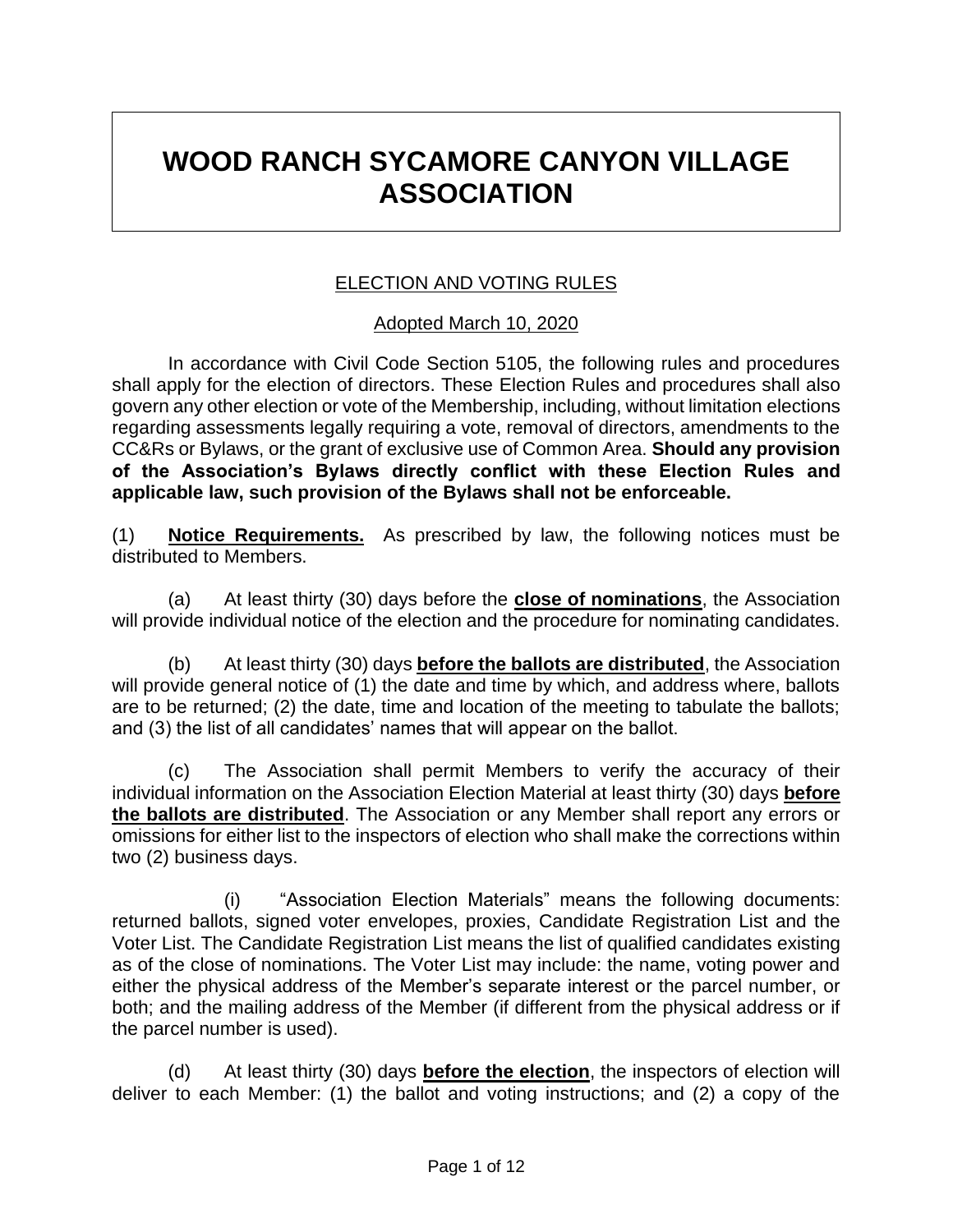Election Rules. Note, the Election Rules may be provided by individual delivery or by posting same on an internet site and providing the corresponding internet site web address on the ballot with the phrase, in at least 12-point font: "The rules governing this election may be found here: www.emmonsco.net.

(2) **Voting by Secret Ballot**. As prescribed by law, secret ballot procedures shall be used when voting on the following issues: assessments; election and removal of directors; amendments to the Governing Documents; and the grant of exclusive use of Common Area property. Ballots must ensure the confidentiality of the voters.

(a) Secret Ballots Generally. A "secret ballot" is a ballot which does not identify the voter by name and address. All secret ballots, including for election of directors, must conform to the requirements of applicable law.

(b) Secret Ballot Requirements. Secret Ballots must ensure the confidentiality of the voters.

- (i) A voter may not be identified by name or address on the ballot;
- (ii) The ballot may not require the signature of the voter;

(c) Distribution of Secret Ballots. Each secret ballot is distributed with two (2) envelopes: the "inner envelope," which also shall not identify the voter; and the "outer envelope," which shall be addressed or self-addressed to identify the voting Membership. Each secret ballot, along with said envelopes, shall be mailed or otherwise distributed to every Member at least thirty (30) days prior to the vote or election.

(d) Return of Secret Ballots. The secret ballot itself must be inserted into an envelope and sealed ("inner envelope"). This inner envelope is then inserted into a second envelope that is sealed ("outer envelope"). In the upper left-hand corner of the second envelope, the voter prints and signs his or her name and address that entitles him or her to vote. The second envelope is addressed to the inspectors of election of the Association, who will be tallying the votes. Failure to do so will invalidate the ballot and Member's vote.

(i) Members may return their secret ballot by mail, hand deliver it to the meeting or complete the ballot at the meeting, and is deemed cast when so delivered or mailed; provided, only those ballots which are delivered to the inspectors of election prior to the polls closing shall be counted.

(ii) A Member may submit a written request to the Association for a receipt for delivery of the election materials.

(iii) Once cast, secret ballots cannot be revoked; they are irrevocable.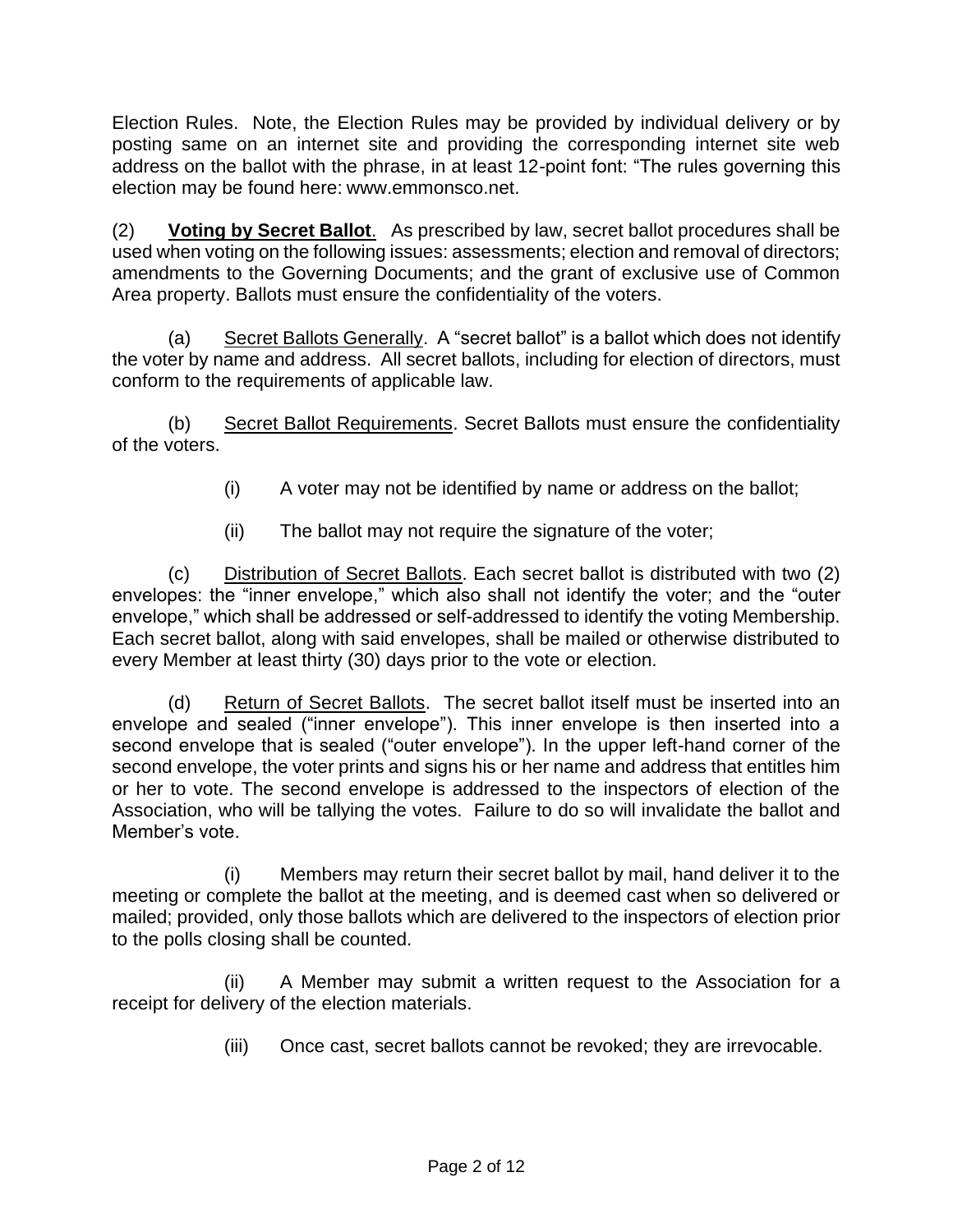(e) Time Requirements. All secret ballots shall provide a reasonable time within which to return the ballot to the Association, which shall not be less than thirty (30) days and which may be set at the discretion of the Board unless otherwise required by law. The time for the return of secret ballots may be extended for reasonable intervals at the discretion of the Board, with or without notice to the Members.

(3) **Voting by Written Ballot**. Any action requiring Member approval, other than those requiring a secret ballot, may be submitted for vote by written ballot without calling a meeting of the Members. The written ballot shall describe the proposed action(s), provide an opportunity to specify approval or disapproval of each proposal, and provide a reasonable time within which to return the ballot to the Association.

(a) Decision. The determination to conduct a vote by written ballot shall be made by the Board or by Members having 10% of the eligible voting power signing a written request and delivering same to any Association officer.

(b) Ballot. The officer shall thereupon distribute a written ballot to every Member eligible to vote on the matter. A written ballot may not be revoked.

(c) Solicitation. All solicitations shall indicate the number of responses needed to meet the quorum requirement and the percentage of approvals needed to approve each proposal. The solicitation must specify the time by which the ballot must be received in order to be counted.

(d) Procedure. Written ballots and solicitations shall be distributed in the same manner as notice of meetings. Approval by written ballot shall be valid only when the number of eligible ballots received meets the quorum required at a meeting authorizing the action, and the number of approvals equals or exceeds the number of votes that would be required to approve at a meeting at which the total number of votes cast was the same as the number of votes cast by ballot. Upon tabulation of the ballots, the Board shall promptly notify the Members of the outcome of the vote or failure to meet quorum.

# (4) **Inspector(s) of Elections**.

(a) For all elections or votes by secret ballot, the Board shall appoint one or three independent third party(ies) as inspector(s) of election before the secret ballots are mailed to all of the Members. Inspector(s) of elections shall be appointed by the Board at a duly noticed Board meeting.

- (b) An independent third party includes, but is not limited to:
	- (i) a volunteer poll worker with the county registrar of voters;
	- (ii) a licensee of the California Board of Accountancy;
	- (iii) a notary public; and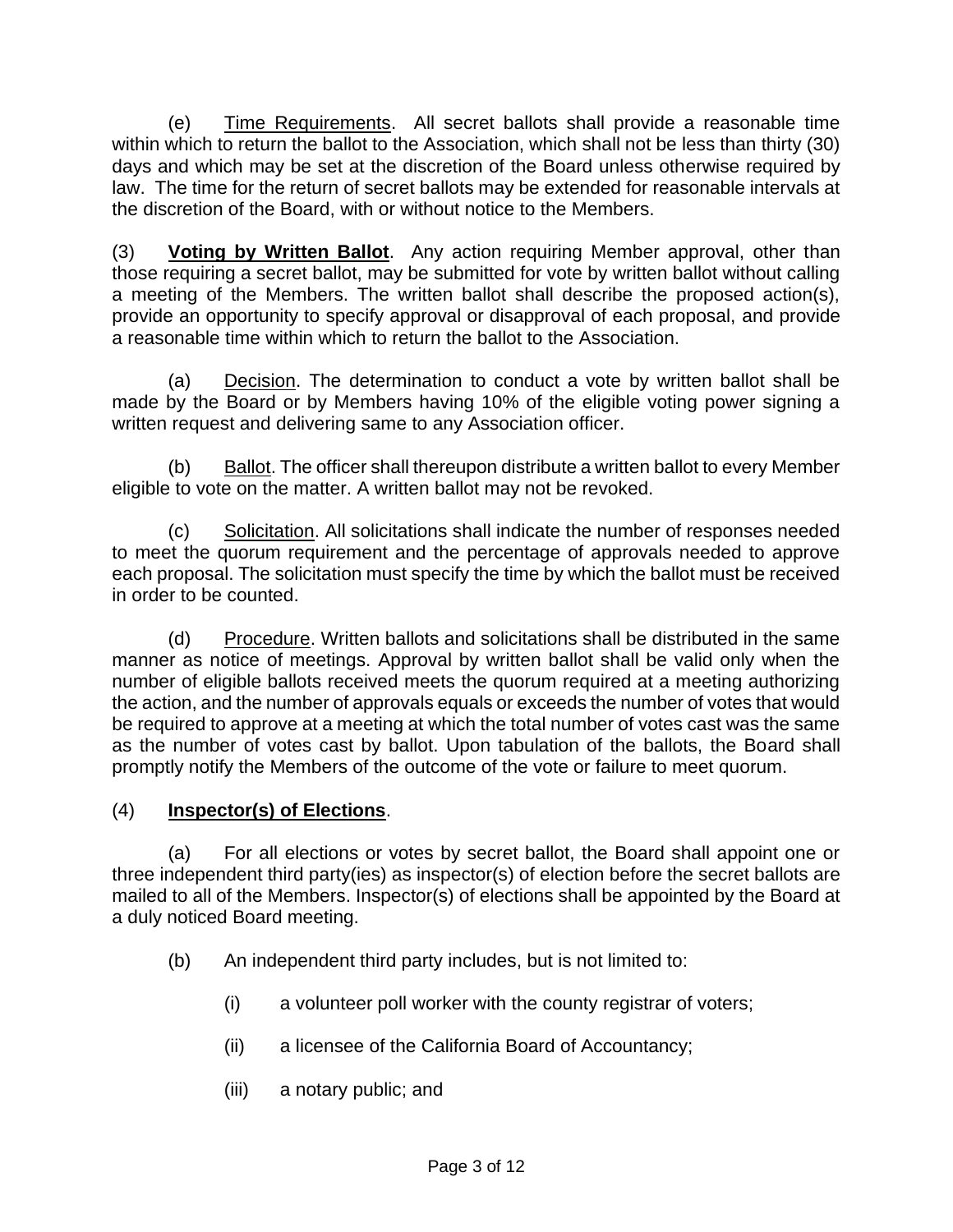(iv) a Member of the Association provided such Member is not a member of the Board of Directors or a candidate for the Board of Directors or related to a member of the Board of Directors or a candidate for the Board of Directors.

(c) If and when the Board does select a Non-Member of the Association as Inspector, the Inspector shall be required to obtain errors and omission insurance and provide proof of same to the Board prior to the commencement of the Inspector's work. The errors and omissions insurance policy shall be in an amount not less than one million dollars (\$1,000,000) that indemnifies the Association and its Board Members from liability and provides that the Association is a named insured of the policy. The Board may, in its discretion, pay compensation to the Inspector.

(d) Prior to the secret ballots being mailed to all of the Members, the inspectors of election shall meet to determine to whom the secret ballots shall be returned (the "Ballot Collector"), which may be the Association's manager, if any.

(e) The inspector(s) of election shall also do all of the following:

(i) determine the number of Memberships entitled to vote and the voting power of each.

(ii) determine the authenticity, validity, and effect of ballots, proxies, etc.,

if any;

(iii) receive ballots;

(iv) hear and determine all challenges and questions in any way arising out of or in connection with the right to vote;

- (v) count and tabulate all votes;
- (vi) determine when the polls shall close;
- (vii) determine the result of the election;

(viii) perform any acts as may be proper to conduct the election with fairness to all Members in accordance with this section and all applicable rules of the Association regarding the conduct of the election that are not in conflict with this section.

(f) The inspector(s) of election may appoint and oversee additional persons to count and tabulate the votes as the inspectors deem appropriate.

(g) An inspector of election shall perform his or her duties impartially, in good faith, to the best of his or her ability, and as expeditiously as is practical. The decision or act of a majority shall be effective in all respects as the decision or act of all.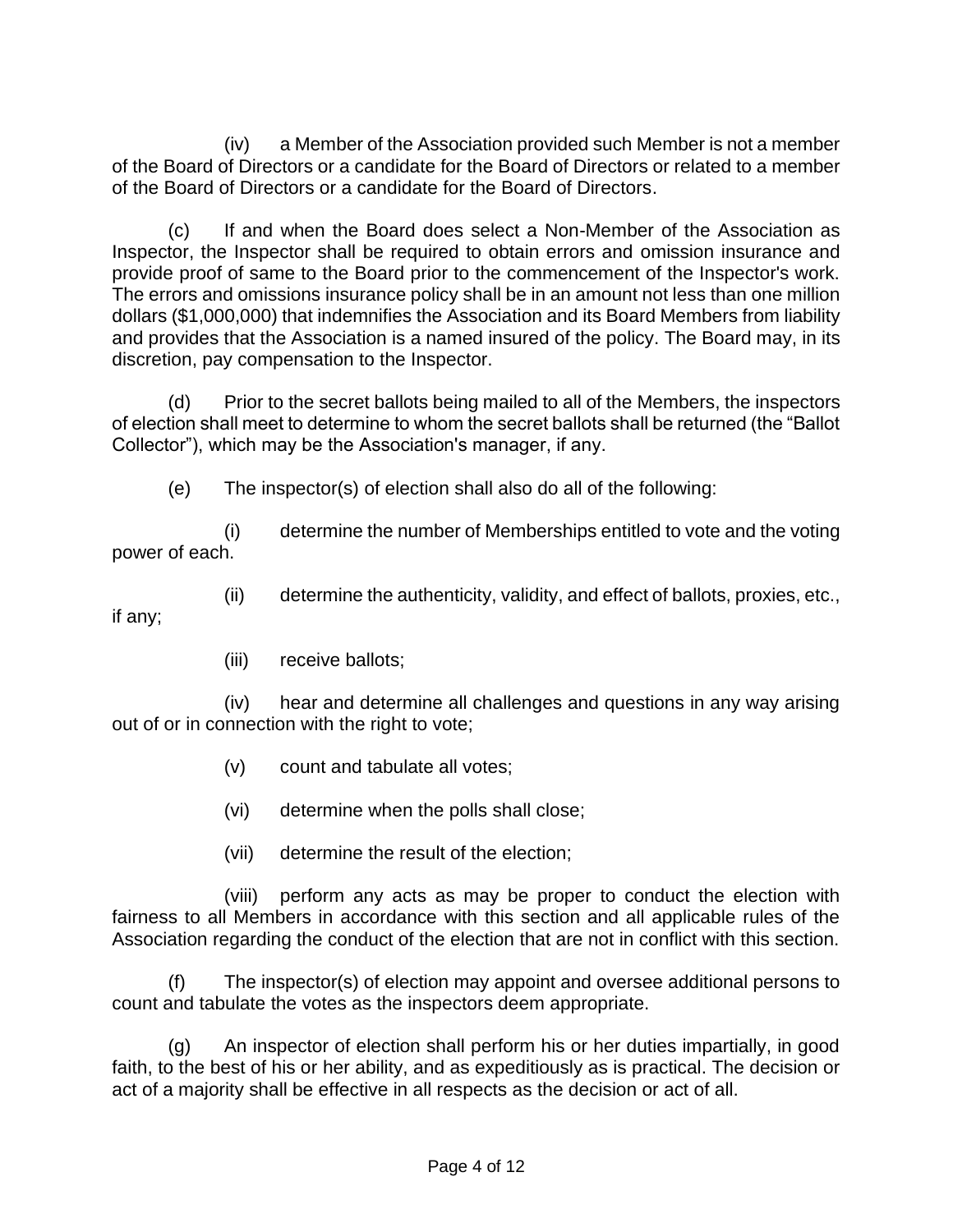(h) Any report made by the inspector or inspectors of election is prima facie evidence of the facts stated in the report.

(i) The Board may remove and replace any inspector of election prior to the tabulation of ballots if an inspector of election resigns or if the Board reasonably determines that an inspector of election will not be able to perform his or her duties impartially and in good faith.

#### (5) **Meeting at Which Secret Ballots Shall Be Tabulated**.

(a) Election of Directors. The inspector(s) of elections shall tabulate the ballots for the election of directors at the Annual Meeting of the Members. The Board of Directors shall determine the date, time and place of said Annual Meeting in accordance with the Association's Bylaws. Notice of Annual Meeting ("Notice") shall be sent to all Members pursuant to the Governing Documents, these Election Rules and applicable state statute.

(b) Other Votes by Secret Ballot. Unless the vote is being taken in connection with an Annual Meeting of the Members, the inspector(s) of elections shall tabulate the ballots for the vote to approve assessments, elections of directors to fill a vacancy not filled by the Board, amendments to governing documents and/or granting the exclusive use of common area to a Member shall be tabulated at a duly noticed (regular or special) meeting of the Members or Board. The Board of Directors shall determine the date, time and place of said meeting.

#### (6) **Election of Directors: Nomination of Candidates**.

(a) Approximately one hundred twenty (120) days before the date of the meeting at which the ballots for the election of directors are to be counted, the Association shall mail to each Member a Candidate Nomination Form. The Candidate Nomination Form must be returned to the Association at the address provided, and by the deadline stated, which deadline must be approximately ninety (90) days before the date the ballots for the election of directors are scheduled to be counted.

(i) The Candidate Nomination Form may include a statement by the candidate, not to exceed 500 words. The Association may not edit or redact any content from these communications, but may include a statement specifying that the candidate or Member, and not the Association, is responsible for that content.

(ii) Candidates may submit a photograph of the candidate with the Candidate Nomination Form. Photographs must be of the candidate only, must be appropriate, and must not contain any lewd, obscene or inappropriate images.

# (7) **Director Candidate Qualifications**.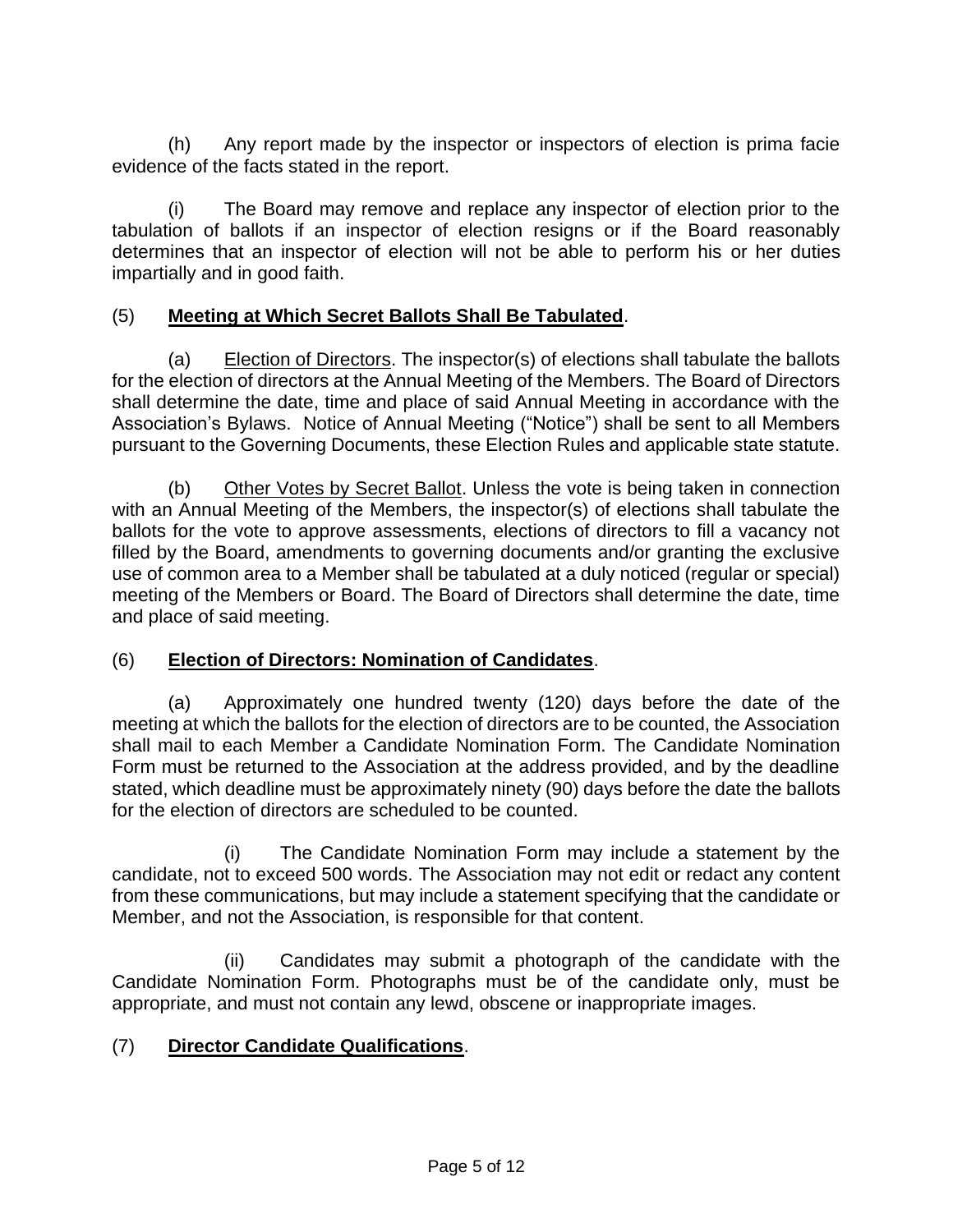(a) Candidates and Directors must be Members of the Association at the time of nomination.

(b) Only Members who meet the following criteria are qualified to be elected to the Board of Directors:

(i) Candidates and Directors may not have been convicted of a crime that would either prevent the Association from purchasing fidelity bond coverage or terminate the Association's existing coverage.

(ii) Candidates and Directors must be current in the payment of Regular and Special Assessments. Note, this does not include non-payment of collection charges, late charges, fines, fines renamed as assessments, costs levied by a third party, or if the Member has (1) paid under protest per Civil Code Section 5658; (2) has entered into and is current in a payment plan (defined as a signed written agreement between the Board and the Owner) per Section 5665, and is current and in compliance will all terms thereof; or (3) if the Member has not been provided the opportunity to engage in Internal Dispute Resolution ("IDR").

(a) All Members of the Association have the right to engage in Internal Dispute Resolution ("IDR") and/or Alternative Dispute Resolution ("ADR"), pursuant to the Civil Code. A Member may contact the Board and/or Management, in writing, to initiate IDR/ADR. Note, if IDR/ADR is not scheduled and completed prior to the nomination deadline, candidates may be disqualified for non-payment of Regular or Special Assessments.

(iii) A Member may not serve on the Board at the same time as another Member of the same separate interest (i.e., Lot).

(iv) Candidates must have been a Member of the Association for at least one (1) year.

(c) Members may nominate themselves or another person. Nominations may also be made from the floor. (Bylaws, § 5.7.)

(d) Any candidate nominated by another person will be contacted to confirm that such candidate consents to having his or her name placed in nomination for election to the Board. Candidates nominated from the floor, at the meeting, must be present to accept said nomination.

(e) All candidates who meet the qualifications to serve on the Board if any and, if appropriate, have confirmed their willingness to run for election to the Board, shall be listed on the secret ballot.

#### (8) **Campaigning**.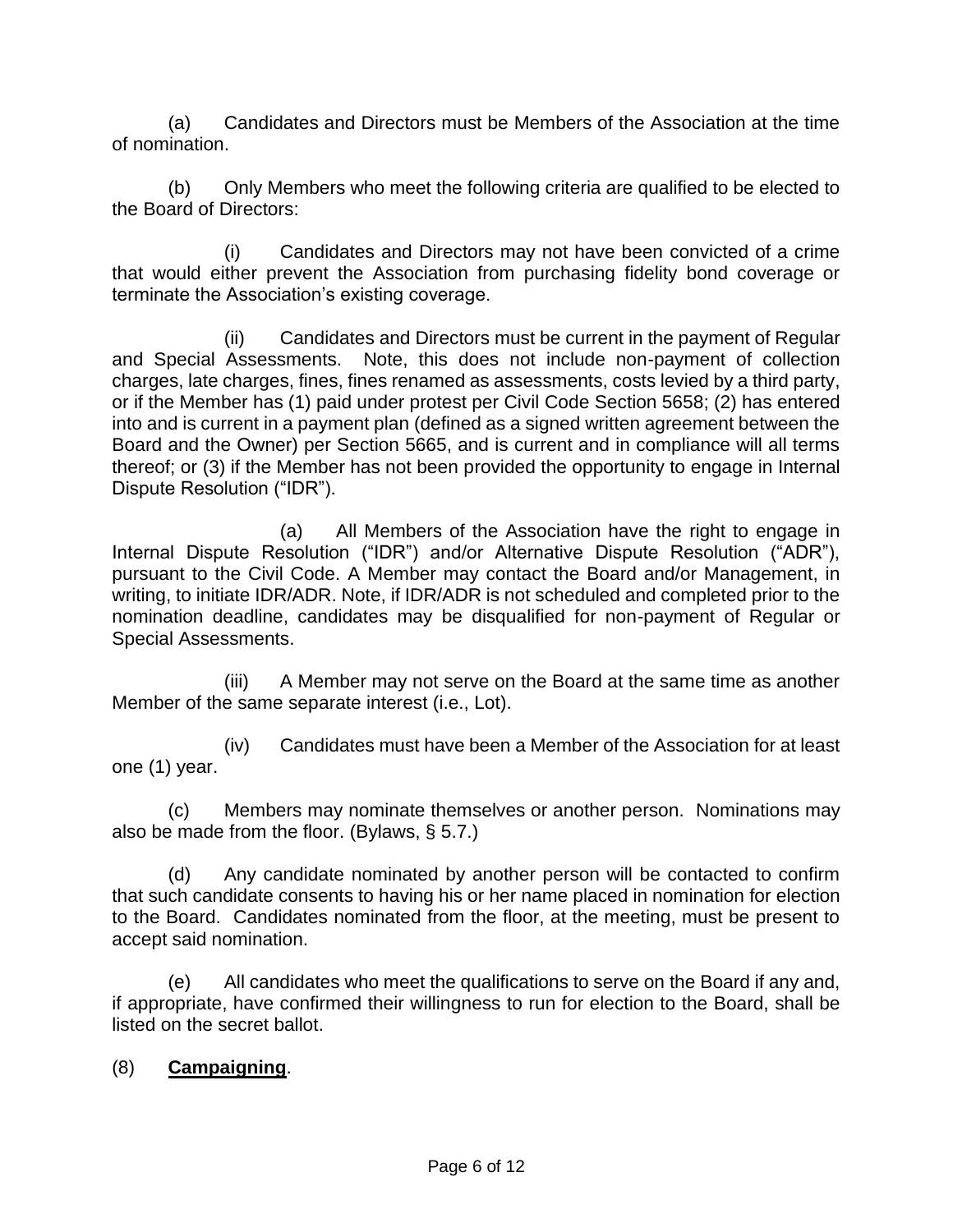(a) All candidates or Members advocating a point of view during a campaign, including those not endorsed by the Board, shall be provided equal access to Association media, newsletters, or Internet Web sites (if any) for purposes that are reasonably related to the election. The Association may not edit or redact any content from these communications, but may include a statement specifying that the candidate or Member, and not the Association, is responsible for that content.

(b) All candidates, including those who are not incumbents, and all Members advocating a point of view, including those not endorsed by the Board, for purposes reasonably related to the election, shall be provided equal access to any common area meeting space, if any exists, during a campaign at no cost.

(c) Any Member or resident of the Association shall be permitted to canvass and petition the Association's Members, Board of Directors, and residents in connection with elections at reasonable hours and in a reasonable manner.

(i) If such solicitation is done by such Member or resident going doorto-door, the Member/resident's conduct shall be respectful and courteous. Willful or negligent activity or communication, including words, sounds, and gestures, which could be or are interpreted to be loud, obnoxious, offensive, a nuisance, an annoyance, or a threat, is strictly prohibited.

(ii) Any Member or resident who wishes to canvass or petition within the Association must display or wear an identification badge at all times while conducting said activities within the community. An identification badge will be issued to members and residents through the Association's management company.

(iii) Written solicitation shall not be posted on exterior doors or mailboxes or left in the common areas. Written solicitation may only be delivered by hand delivery or by mail or electronic communication.

(d) Any Member or resident of the Association shall be permitted to distribute or circulate, without prior permission, information about elections at reasonable hours and in a reasonable manner.

(e) For purposes of these Election Rules, "reasonable hours" shall mean between 10:00 a.m. and 8:00 p.m. For purposes of these Election Rules, "reasonable manner" shall mean that such activity or conduct shall be conducted only Monday through Saturday, not Sunday and not on Federal Holidays, and shall not create a nuisance in the community or otherwise annoy, harass, threaten or intimidate other Members, residents or their guests.

(9) **Record Date**. The record date for purposes of voting shall be the date the ballots are mailed to all of the Members.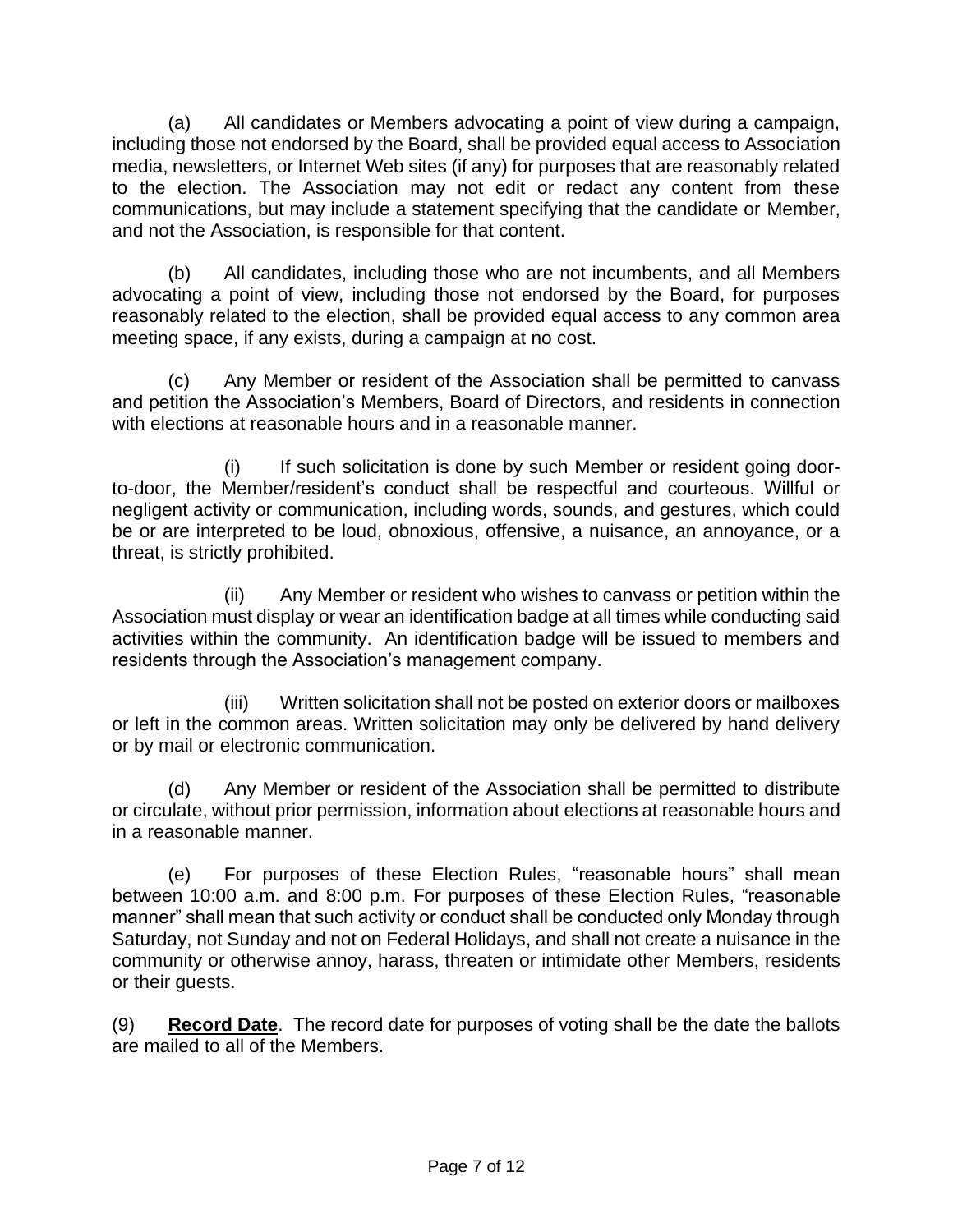#### (10) **Eligibility to Vote**.

(a) The total number of Memberships entitled to vote equals the total number of Lots in the Association. However, Members whose voting rights have been suspended in accordance with the Association's governing documents after notice and hearing and as of the Record Date shall not be entitled to vote. This provision shall not be construed to prohibit any Member from receiving a ballot, pursuant to Civil Code Section 5105(g)(1).

(b) A Member may cure his/her/its suspended voting rights by correcting the violation prior to the Record Date, unless the Board has informed the Member in writing, following a hearing, of the length of time the Member's voting rights have been suspended. (Civil Code § 5855.)

(c) Management will provide a list of suspended members to the inspector(s) of elections prior to the meeting to open ballots and tabulate votes. Inspector(s) of elections will be advised that the member's voting right has been suspended after notice and hearing, without details of the reason for suspension.

(d) The denial of a ballot to a person with general power of attorney for a Member is prohibited. (Civil Code § 5105(g)(2).)

#### (11) **Handling of Ballots**.

(a) As secret ballots are returned to the Ballot Collector, the Ballot Collector shall check off on a sign-in sheet that a ballot has been received for such a resident. The first secret ballot received for any Lot shall be the ballot which is counted. Any subsequent ballots for the same Lot which are received shall be deemed invalid and shall be discarded.

(b) Unless the Member is a proxy holder, Members may only hand deliver his/her secret ballot and not the secret ballot of another Member.

(c) A ballot submitted for a Member by an individual with general power of attorney is valid so long as it is submitted in a timely fashion.

(d) The Association Election Material at all times shall be in the custody of the inspectors of election, Ballot Collector, or at a location designated by the inspectors until delivered to the inspectors at the meeting for the opening of the ballots and the tabulation of the vote. After the counting of the ballots and the certification of the election results by the inspectors of election, the ballots shall be transferred to the Association.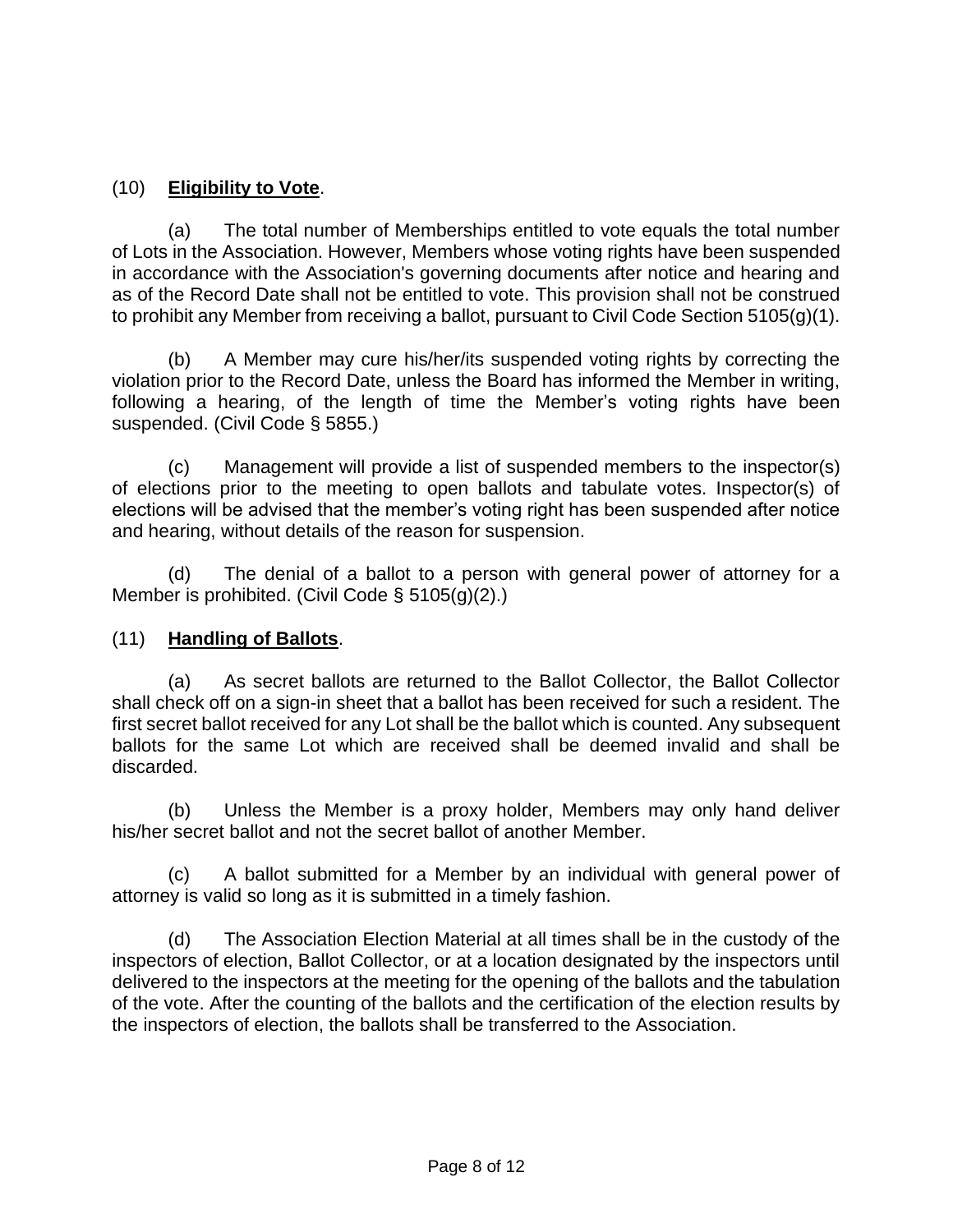(e) No person, including a member of the Association or an employee of the management company, shall open or otherwise review any ballot prior to the time and place at which the ballots are counted and tabulated.

(f) After tabulation, election ballots shall be stored in a secure place for no less than one year after the date of the election. In the event of a recount or other challenge to the election process, the Association shall, upon written request, make the ballots available for inspection and review by Members or their authorized representatives.

(g) Members may be responsible for the actual and direct costs arising out of inspection of election ballots, including any cost to the Association for the time and service of the inspector(s) of elections or management.

(h) Any recount shall be conducted in a manner that shall preserve the confidentiality of the vote. If a recount is requested by a Member, the recount will be performed only at the direction of the inspector(s) of elections and at the requesting Member's expense, if any. Only ballots may be reviewed; Members are not entitled to view outer envelopes or any registration list.

# (12) **Tabulation of Secret Ballot Votes; Quorum Requirement**.

(a) All secret ballot votes shall be counted and tabulated by the inspector(s) of election in public at a properly noticed open meeting of the Members or of the Board, at which a quorum of Members or a quorum of Board members, as the case may be, must be present.

(b) The inspectors of election shall confirm that no more than one ballot was returned for each residence.

(c) Any candidate or other Member of the Association may witness the counting and tabulation of the votes.

(d) The inspectors of election may establish a physical boundary or buffer zone around them during the tabulation of ballots.

(e) In order for the vote for the election of directors to be valid, ballots must be returned by at least a quorum of the Members. The presence in person or by proxy of at least fifty percent (50%) of the Members constitutes a quorum of the Membership.

(f) If quorum is not met, Members present may adjourn the meeting to a time not less than five (5) days nor more than thirty (30) days from the original meeting date, at which meeting quorum will reduce to twenty-five percent (25%) of the Members. Such an adjourned meeting may be held without the notice required by the Bylaws if notice thereof is given by announcement at the meeting at which such adjournment is taken.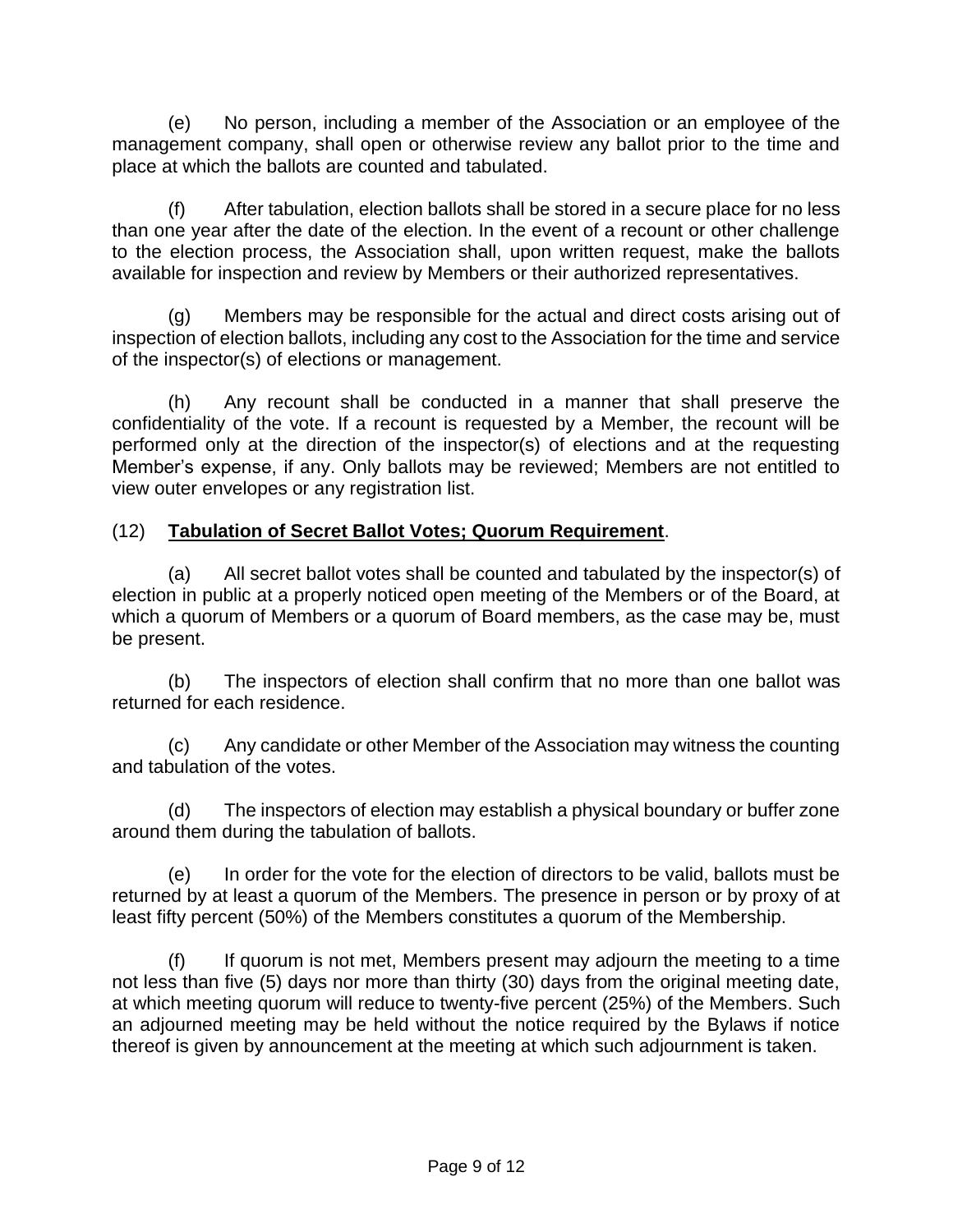(g) After any meeting to tabulate the votes for the election or removal of directors has been adjourned for lack of quorum twice, the seated directors will remain on the Board until successors have been elected.

(h) In the event of a tie in an election of directors, any tie vote shall be broken by a runoff election.

(i) To the extent permitted by law, in the event the number of candidates at the close of nominations is the same as the number of open positions on the Board, those candidates shall be automatically elected, by acclamation, without further action, and the results shall be announced as required by these Rules and law.

#### (13) **Announcement of Results**.

(a) The results of the election shall be promptly reported to the Board of Directors and shall be recorded in the minutes of the next meeting of the Board of Directors and shall be available for review by Members of the Association.

(b) Upon certification of the election results by the inspectors of election, the newly elected Board members shall be deemed to have taken office.

(c) Within fifteen (15) days of the election, the Board shall publicize the results of the election in a communication directed to all members.

# (14) **Recall Elections – Removal of Director(s)**

(a) In the event the Board receives a petition to hold a special meeting for the purpose of removing one or more directors, a professional, neutral third-party inspector of elections must be hired to ensure legal procedures are followed.

(b) Members may remove directors by a vote of the majority of the eligible voting power of the Association subject to the following. Members may present, in person, a petition to hold a special meeting of the members to the President or Secretary of the Association, bearing the signatures of members in good standing who represent at least five percent (5%) of the eligible voting power of the Association. The petition must state the reason(s) justifying the director's removal; the signature and address of each petitioner in his or her own handwriting; the name(s) of the sponsor(s) of the petition; and fulfill all other legal requirements.

(c) Within twenty (20) days after receipt of such petition, the President, Secretary, or Board shall set the date and give notice of the special meeting.

(d) Candidate nomination forms must be sent with notice of the special meeting. Candidates must return forms not less than ten (10) days before secret ballots for the recall are sent. This date shall be set forth in the notice of special meeting.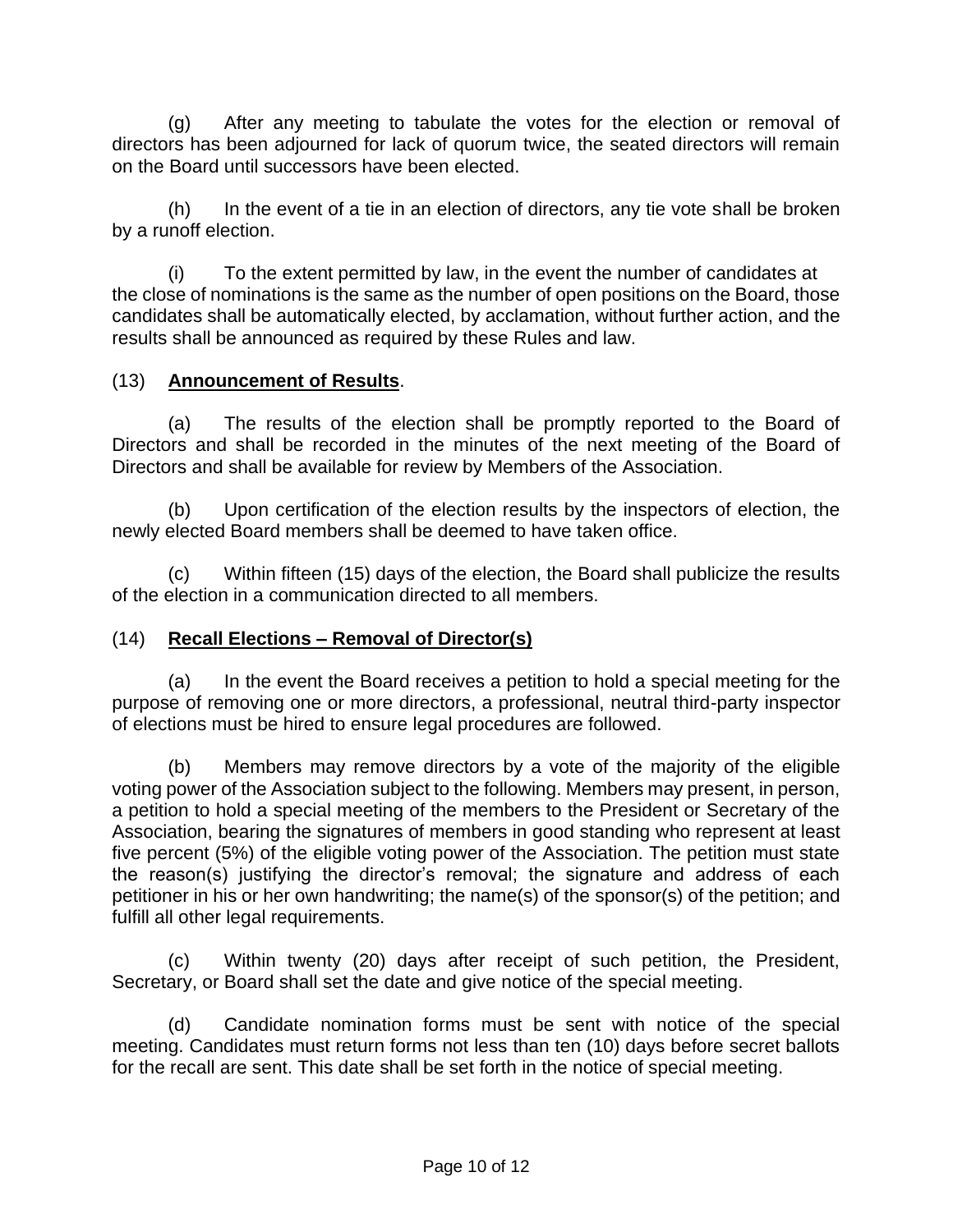(e) Such meeting or vote by secret ballot shall be conducted not less than thirtyfive (35) nor more than ninety (90) days after the petition is presented. If the Board fails to set a date for, or fails to give notice of, such meeting or vote within twenty (20) days, the Members initiating the petition may call such meeting on their own initiative pursuant to the Bylaws or applicable law.

(f) The director(s) whose removal is being sought shall have the right to rebut the allegations contained in the petition orally, in writing or both. Any written rebuttal shall be mailed by the Association or otherwise provided to all members, together with the recall ballot.

(g) Two secret ballots shall be distributed to members: (1) one for the vote to remove one or more directors and (2) one for the vote to elect directors to fill the vacancies, if necessary. If the vote to recall director(s) is unsuccessful, secret ballots to elect new director(s) shall not be opened.

(h) If the quorum requirement for a valid membership action is not satisfied or if the recall vote results in a tie, the removal action will have failed.

(i) In a recall election, unless the entire Board is removed from office, no director may be removed when the votes cast against removal, or not consenting in writing to such removal, would be sufficient to elect such director if voted cumulatively at an election at which the same total number of votes were cast (or, if such action is taken by written ballot, all memberships entitled to vote were voted) and the entire number of directors authorized at the time of the director's most recent election were then being elected.

(j) Immediately following a successful recall election, the Board shall convene a regular meeting for purposes of organization, appointment of officers, and transaction of other business. Notice of this meeting shall not be required separately from the notice of the special meeting, but agenda requirements must be satisfied.

# (15) **Proxies.**

(a) Proxies will be accepted so long as they meet the requirements of all applicable laws and the Association's governing documents, and they are consistent with the secret ballot election process.

(b) The Association shall not be obligated to prepare and mail proxies to the Members.

(c) Any instruction given in a proxy that directs the manner in which the Proxy Holder is to cast the vote must be set forth on a separate page of the Proxy that can be detached and given to the Proxy Holder to retain which will not be given to or shown to the Inspector of Election.